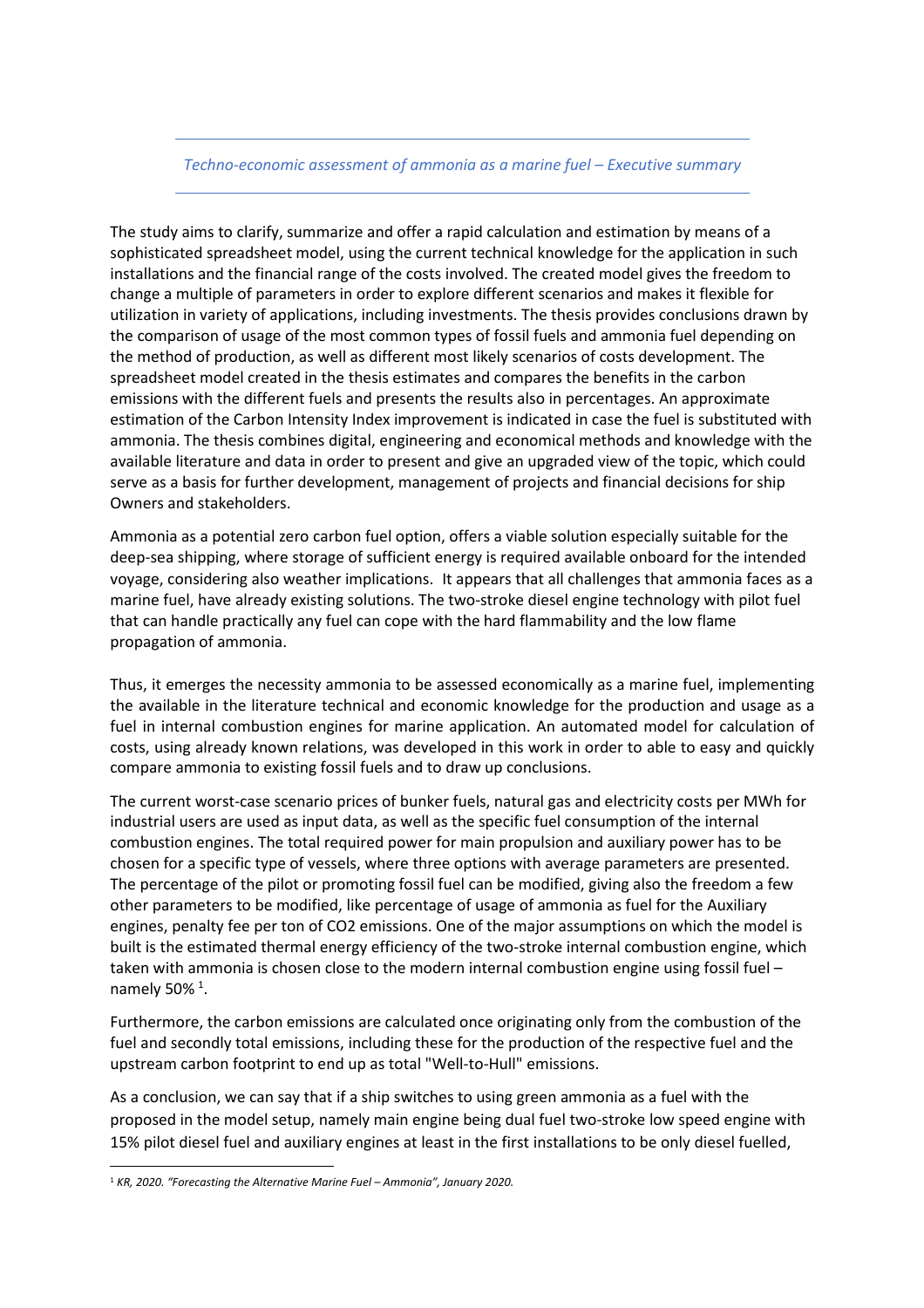around 77% to 79% of the CO2 emissions will be saved, calculations based on daily consumption when sailing.

The conventionally produced ammonia with the currently widely used technologies from natural gas (or also called brown ammonia) will have similar range of carbon footprint as the usage of MDO, if we take into consideration the well-to-wake carbon emissions, including for processing in the refinery. The maximum increase percentage will be 8.11% more CO2 emissions than MDO, if we take the worst-case scenario for the production of ammonia, namely a less efficient production plant emitting 2.0 t-CO2/t-NH3, but if we produce ammonia with the available best efficient plant emitting 1.6 t-CO2/t-NH3 there will be 8.9% carbon emission saving.

An important conclusion is that very roughly around 25% of the energy captured from the renewable sources as wind and solar will be actually transferred to the propulsion of the vessel, when using the described in the Thesis technologies for production and combustion of green ammonia. More or less from 10MWh renewable electricity, we will have only 2.5 MWh on the ship's propeller. The neutral carbon fuel offer potential for future improvement of the efficiency, when the technologies mature, scale up or are substituted by new more efficient technologies, like fuel cells or innovative ways of ammonia production.

The costs for fuel of the ships (Table 1.) will be relatively in the same range of 1% to 2.3% between the daily costs when sailing on MDO, brown or green ammonia, with an expected price of the renewable ammonia in 2030 by 1 GW size plant using mixed PEM and SOEC electrolysers in the range of approximately 475 USD/MT-NH3 including the capital costs  $^2$  and a penalty of 100 USD per CO2 ton is introduced. For this case the price of brown ammonia is assumed to 250 USD/MT-NH3, being the average price of ammonia over the past few years 2017 - Feb.2020<sup>3</sup>.

The daily costs for fuel when using green ammonia will increase with around 58.5% in comparison to using MDO (Table 2.), if the price of green ammonia is assumed 850 USD per tonne, expected to be the price of the first small scale green ammonia producers in 2025, based on the expected range of green electricity price of around 30 EUR/MWh. However, the green ammonia will be on the same price level or slightly cheaper than brown ammonia, since we have assumed a CO2 penalty fee of 100 USD per tonne and a CO2 emission factor for the production of brown ammonia of 2.0 t-CO2/t-fuel. In this set up from the model is visible that the ship daily costs for fuel when using ammonia and MDO become even if we increase the CO2 penalty fee to around 300 USD per tonne.

The CO2 penalty fee has an equalizing effect on the differences between the costs for the fossil and carbon neutral fuels. As such, the CO2 penalty is benefiting the introduction of alternative fuels.

The Carbon Intensity Index will be greatly improved especially in the case of ships with huge power demand and respectively fuel consumption, although space for the accommodation of the ammonia tanks will have to be provided onboard and would be 4.1 larger than the volume for MDO, reducing the cargo carrying capacity on each vessel differently as the examples given in the full version of the study.

The created model gives the opportunity to modify the majority of the input parameters so that it can be used in a multiple of cases to evaluate and compare costs and emissions of using the most common used types of conventional fossil fuels against the different types of ammonia depending on its carbon footprint, which makes the model extremely valuable when taking investment decisions

 $\overline{\phantom{0}}$ 

<sup>2</sup> *Alfa Laval, Hafnia, Haldor Topsøe, Vestas, Siemens Gamesa. 2020. "Ammonfuel – an industrial view of ammonia as a marine fuel", August 2020, 21.* 

<sup>3</sup> *Alfa Laval, Hafnia, Haldor Topsøe, Vestas, Siemens Gamesa. 2020. "Ammonfuel – an industrial view of ammonia as a marine fuel", August 2020, 18.*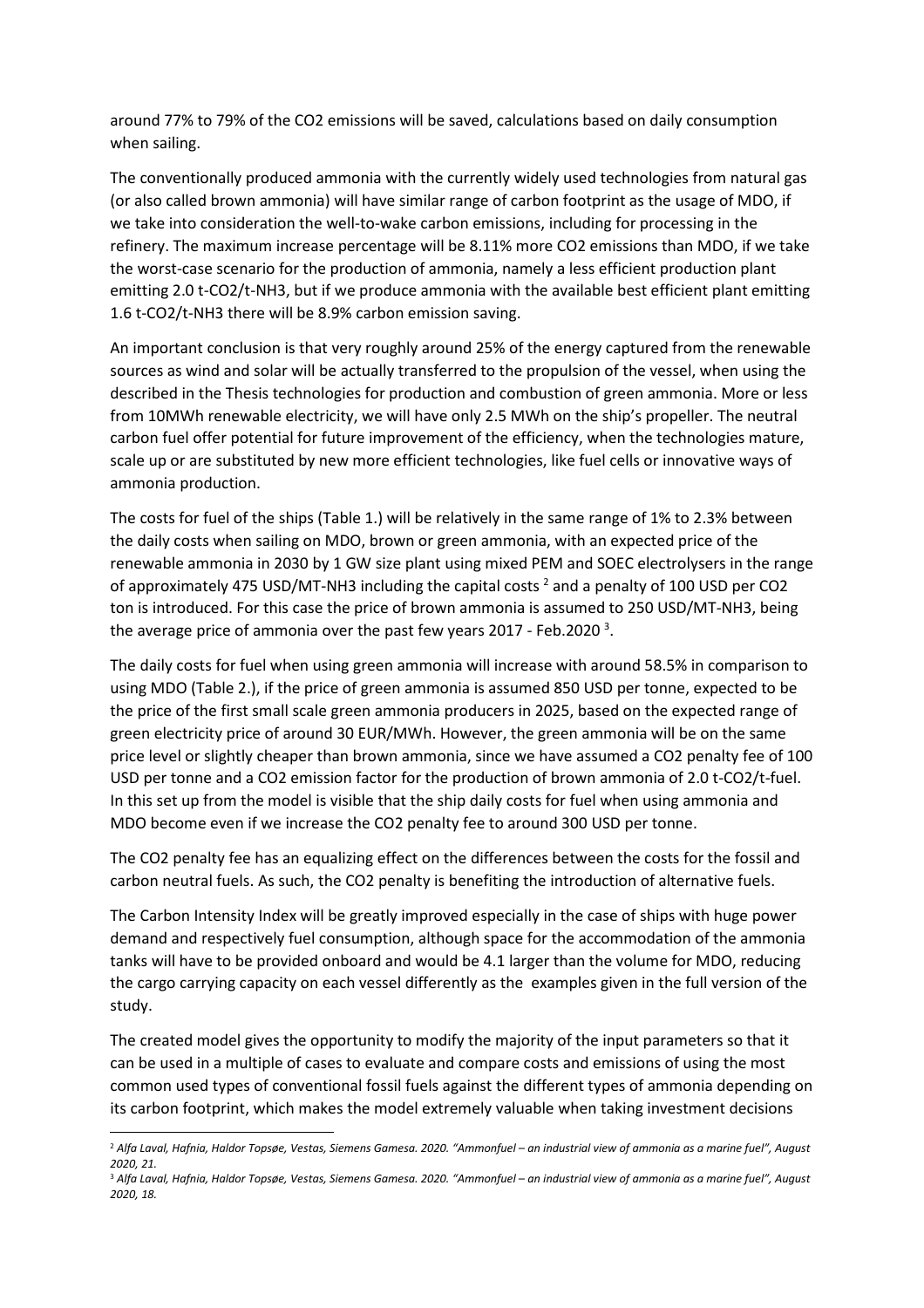especially considering that the energy prices are volatile and such a vessel is not yet commercially available, although a number of Approvals In Principle for vessels with ammonia fuel propulsion were obtained and the engine was reported to be delivered during the first half of 2024<sup>4</sup>.

Created: Jan.2022 Dipl. Eng. Stefan Prodanov Technical Manager/Principal Surveyor/Consultant

l

SP Maritime e.K. - Service and Solution Provider 26789 Leer, Germany mob: +49 15772390862; +359 896496069 email: services@spmaritime.eu; s.prodanov@gmx.de linkedin - https://www.linkedin.com/in/stefan-prodanov-a1438186/ web: www.spmaritime.eu

<sup>4</sup> *MAN Energy Solutions. 2020. "MAN B&W two-stroke engine operating on ammonia", Nov 2020.*